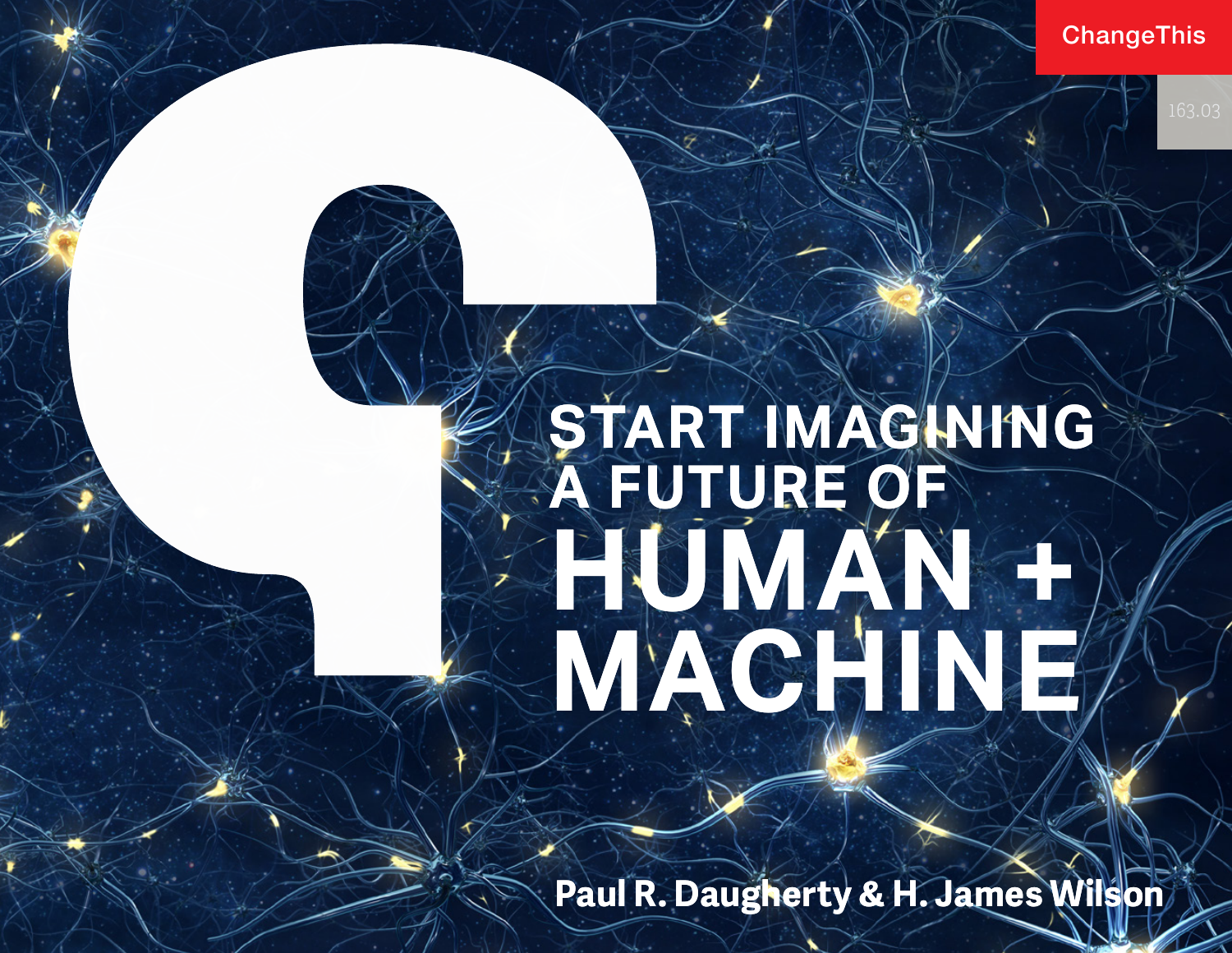## **Advances in artificial intelligence (AI) are ushering in a third wave of business transformation.**

Savvy organizations will ride the wave to success. Unprepared organizations are likely to get swamped. The evidence suggests that most organizations are in the latter category.

In the first wave of transformation, businesses *standardized* processes. Think Henry Ford and the assembly line, where steps in the overall process were broken down, measured, and optimized to achieve gains in efficiency. The second wave of transformation brought *automated*  processes. Think business process reengineering powered by advances in information technology like desktop computers, large databases, and software that automated various tasks. Now, the third wave is bringing *adaptive* processes. Think of mobile map apps that continuously use real-time data to create living, dynamic, optimized maps that get hundreds of thousands of individual users to their destinations as quickly as possible. And then imagine that principle of adaptability extended to business processes across all industries, organizations, and functions that's the third wave that is transforming business as we know it.

Start Imagining a Future of Human + Machine Today<br>Paul R. Daugherty & H. James Wilson Paul R. Daugherty & H. James Wilson Start Imagining a Future of Human + Machine Today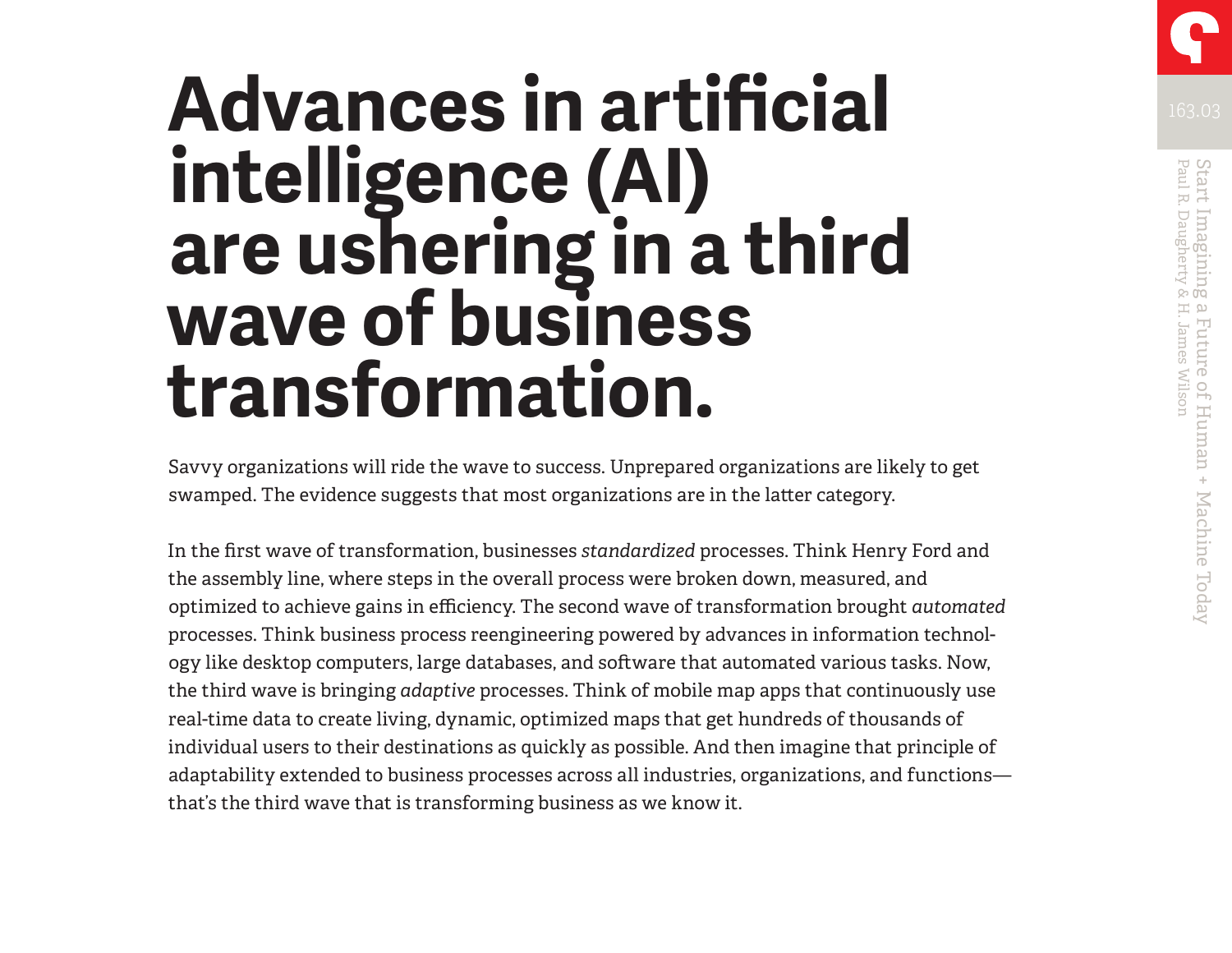### **It's About Human-Machine Collaboration**

Less than 10 percent of companies are currently riding the third wave. That's what we found in a quantitative survey of 1,090 companies and a qualitative analysis of 450 case studies. Many companies believe they're riding the third wave—rebranding analytics initiatives or internet of things (IoT) efforts as AI. Or they see robotic process automation (RPA) as the cutting edge because it can analyze and adapt to unstructured data as well as a sudden influx of data. But RPA simply performs digital office tasks that are administrative, repetitive, and largely transactional within a workflow. In other words, RPA simply automates existing processes.

Adaptive processes promise entirely new, innovative ways of doing business. Building on the revolutions embodied in assembly lines and digital information technology, adaptive processes are driven by real-time data rather than a predetermined series of steps. The most productive of such processes are not simply set-it-and-forget-it automation that no longer requires the services of human beings. Rather, they derive their power from ongoing collaboration between humans and machines in what we call the "missing middle"—"missing" because no one talks about it or analyzes it, and only a small fraction of companies are working to fill this crucial gap.

Adaptive processes promise entirely new, innovative ways of doing business.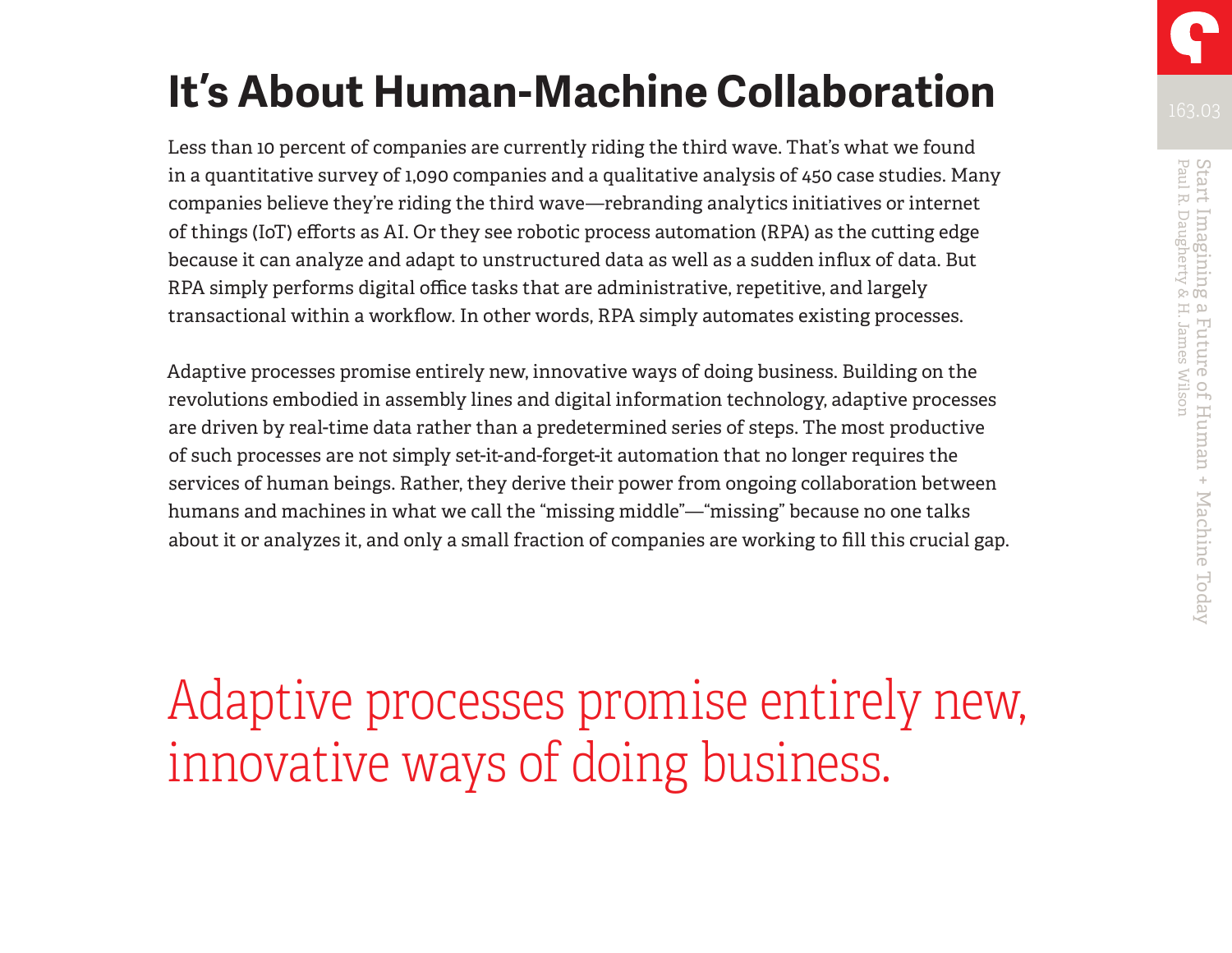In this huge, dynamic, and diverse middle created by the third wave, humans and machines collaborate to attain orders-of-magnitude increases in business performance, each augmenting the other and achieving far better outcomes than either could achieve alone. For example, rigid assembly lines are now giving way to flexible teams of augmented humans and machines teams that continually adapt on they fly to new data and different human contributions.

The third wave isn't confined to manufacturing. A global bank's anti-money-laundering system automatically flags a suspicious, complicated financial transaction and a human expert judges whether it warrants further investigation. At Gigster, a startup that helps assemble ad hoc software project teams for clients, AI can automatically put a program developer in touch with others grappling with a similar problem, thus placing a premium on human collaboration. Unilever, in hiring employees, deploys a range of AI technologies, including one that analyzes the speech and body language of candidates in a video-recorded interview. Candidates who make it to the next round are invited to company offices and assessed by humans who make the final hiring decision. The average time for someone to be hired has plunged from four months to just four weeks; the time recruiters spent reviewing applications plummeted by 75 percent, although job applications doubled; and since the system was installed, the company has hired its most diverse class to date.

In this huge, dynamic, and diverse middle created by the third wave, humans and machines collaborate to attain orders-ofmagnitude increases in business performance.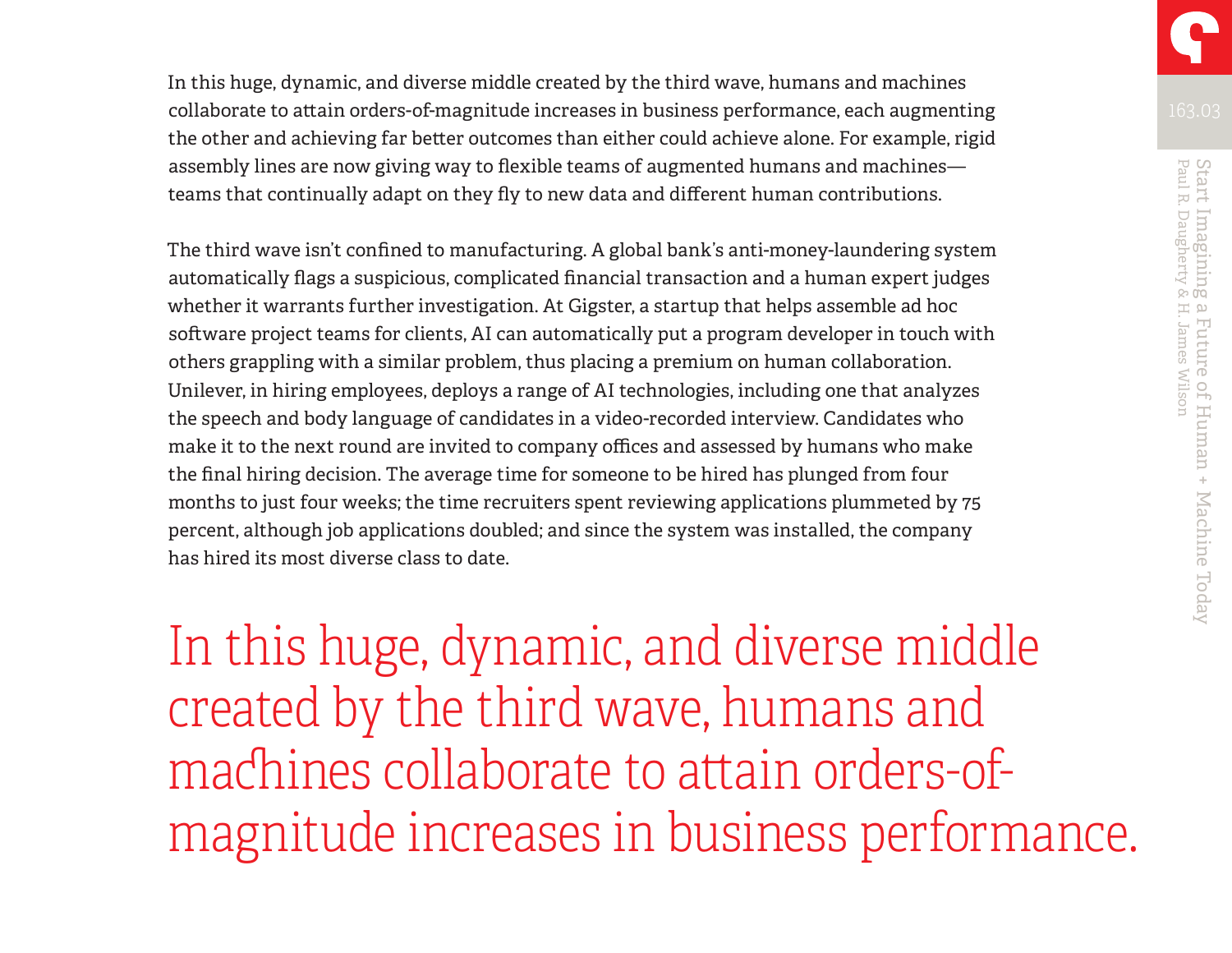### **Begin with the Right Mindset**

Companies like these are leading the way by reimagining processes. Reimagination begins with the mindset of the organization. To radically rethink processes around human-machine collaboration you must first jettison three deeply entrenched habits of mind: 1) focusing on individual steps in a process as candidates for automation, 2) thinking in terms of rigid, statistically controlled SOP processes, and 3) thinking in terms of machines supplanting humans. If you simply accept an existing process and then use AI to automate it, you will achieve little more than incremental improvements.

To attain step-level performance you must envision novel ways of accomplishing work in the "missing middle, where people improve AI and, in turn, smart machines give humans superpowers. To accomplish this objective, we recommend a three-step method: discover and describe, co-create, and scale and sustain.

### **Discover and Describe**

Don't get stuck in old ways of thinking. Recognize that change is no longer episodic and humanled; it's self-adaptive, based on real-time input from humans as well as machines. Roles are not just limited to human-only and machine-only positions; they must also include collaborative work. And decisions don't only occur where work is performed by people; they must also take place where humans and machines collaborate.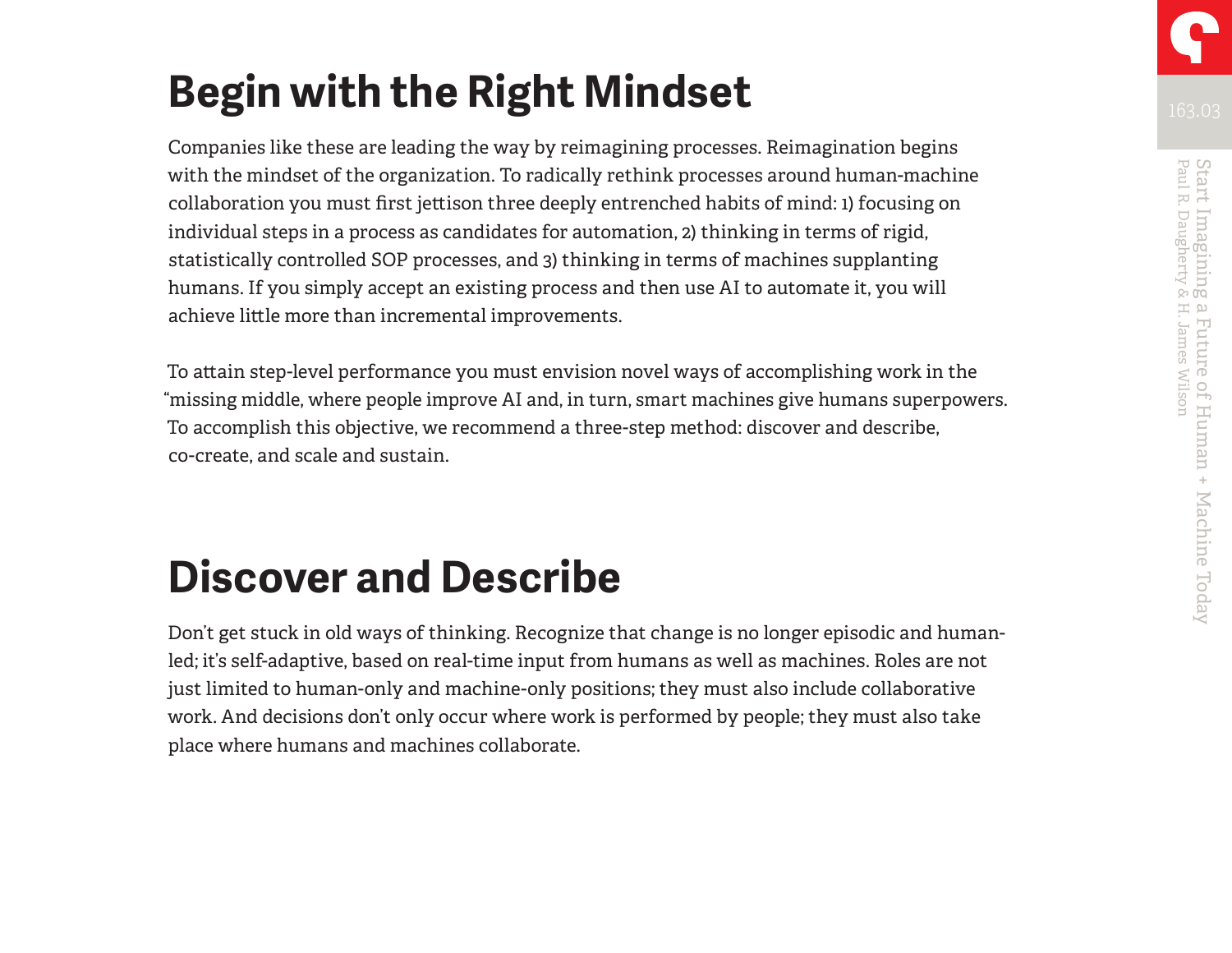From that perspective, you can begin to discover and describe what a reimagined process would look like. You might start with a methodology like design thinking to identify your customers' true needs. What are the "pain points" in the customer experience? The pain point might be a cumbersome, lengthy internal process or it might be a frustrating, time-consuming external process.

Identifying opportunities for reimagination takes time. You must capture the current business context, distill insights from various observations, and identify the potential value impact of the reimagined process. AI itself can be very useful in augmenting an executive's own powers of observation to spot previously hidden patterns of opportunity in the data. For example, you could use advanced machine-learning algorithms to sift through hundreds of data sources, including customer emails, social media posts, and digital exhaust to identify where process imagination could be most effective in removing a major customer pain point. Often, identifying such opportunities for process reimagination is an iterative process that involves continually asking how you can transform the customer experience through the use of AI and real-time data.

Decisions don't only occur where work is performed by people; they must also take place where humans and machines collaborate.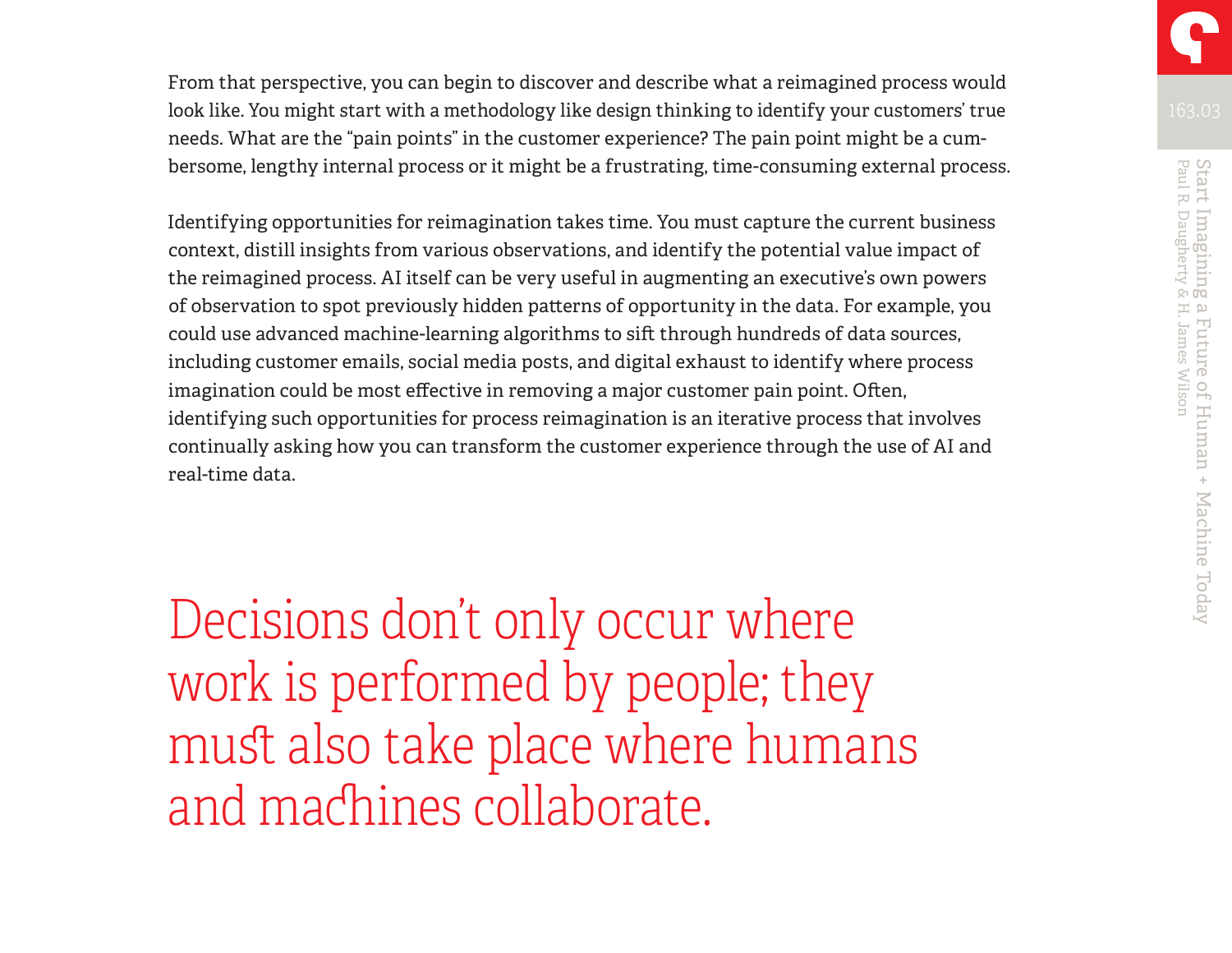Consider how a large agricultural company iteratively arrived at an AI process that would solve a major pain point for farmers. The AI system the company was contemplating would have access to an enormous amount of data from a variety of sources, including information on soil properties, historic weather data, and more. Initially, the company planned to develop an application that would help farmers better predict their crop yields. But through further research and observation, executives identified a greater pain point than the unpredictability of yields. What farmers really wanted was real-time, adaptive recommendations, including specific advice on which crops to grow, where to grow them, how best to treat the soil, and so on. The company then developed a system and tested it on about 1,000 fields. The initial outcomes were promising—the farmers were happy with their crop yields. Data from that initial test was then used to improve the system's algorithms. Through this iterative process the company moved from a system that was of relatively low value to farmers to a system of much greater value.

#### **Co-create**

Once opportunities for process reimagination have been identified, you can begin to develop new work models by encouraging co-creation. That means having all parties in the work help envision how it might be accomplished through human-machine collaboration.

Imagine, for example, a technician at an Audi dealership who encounters an engine problem he can't solve. He calls Audi of America's technical help line, which fields about 8,000 calls per month from more than 290 dealers across the country. Most of the time, remote technicians can troubleshoot problems over the phone, but in about 6 percent of cases an expert technician has to be dispatched to the dealership in person. The solution is effective but it's inefficient. Travel time can take between two hours to two days. Meanwhile the customer waits.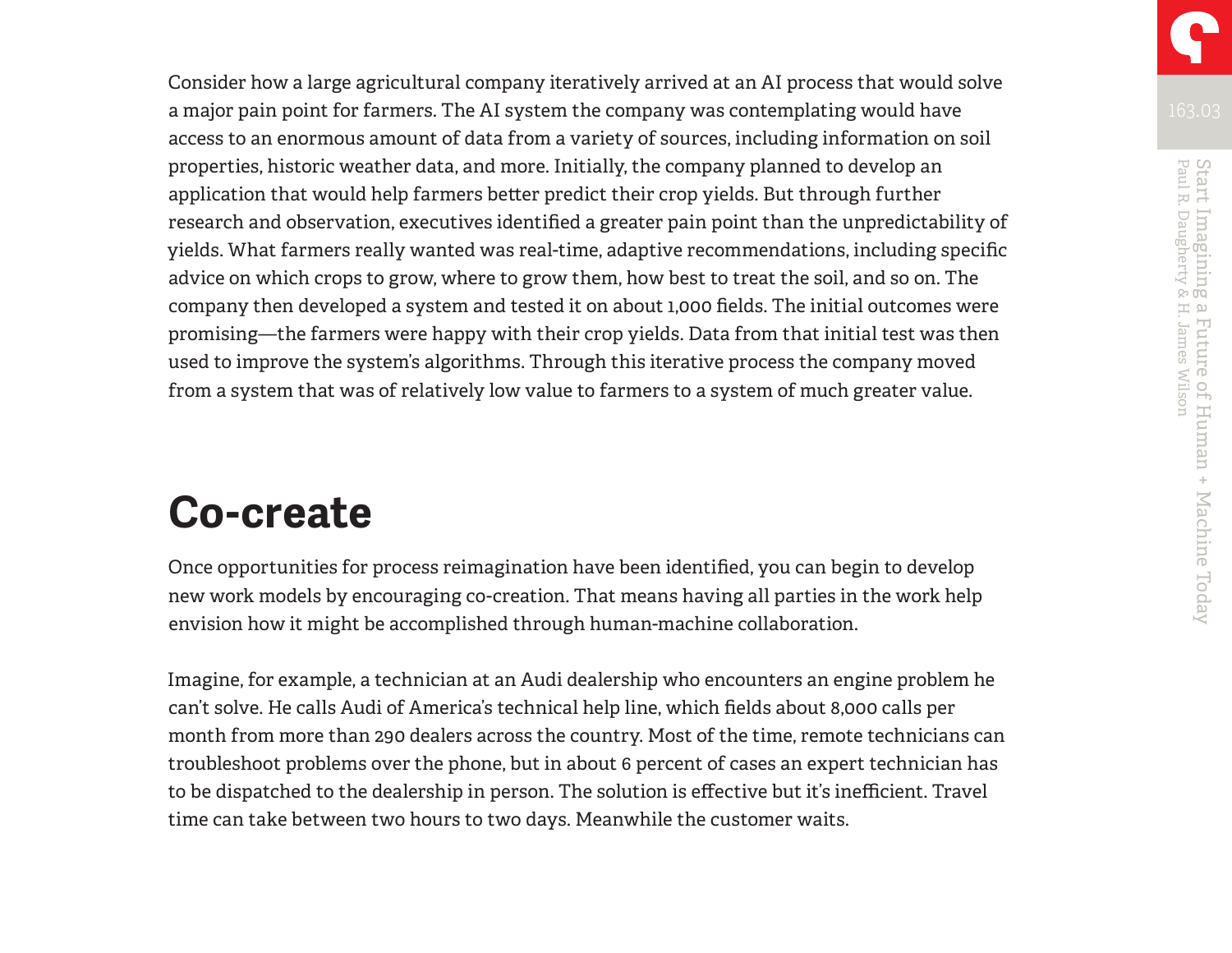The need for expert technicians isn't going away anytime soon. Even though cars are becoming more reliable, they are also becoming more digitally complex, requiring mechanics to be IT specialists, too. The combination of increased reliability and increased complexity means that most dealer technicians rarely see some of the more challenging technical problems that arise in newer models. While this might help explain why customers could on occasion have to wait hours or days to get their cars fixed, it does little to ease their frustrations.

Through co-creation, Audi found a better way to train mechanics and make the expertise of their expert technicians available to remote dealerships, thus minimizing customer wait times. The innovative solution was made possible through the involvement of the expert technicians, mechanics, and AI technologists providing continual feedback for what was working and what wasn't. What emerged was a fleet of telepresence robots called Audi Robotic Telepresence (ART) that not only helps train technicians in diagnostics and repair, but also speeds up the time it takes to make repairs in the first place.

With ART, the voice and face of the expert technician is beamed to any Audi dealership, where it is emitted from ART's speakers and high-resolution display. The expert technician, in his office, remotely controls a robot that rolls, swivels, sees, hears, and scoots right up next to a technician on-site as he or she peers under the hood. Vision sensors on the mobile robot ensure safe operation, which helps establish a sense of trust with the humans it works alongside. Moreover, the video and voice communication network between the expert and technician is supported by AI behind the scenes to enhance collaboration between the mechanic and the remote, robotically embodied technician. In real time, the expert technician can offer advice on improving diagnostic and repair techniques. Dealer technicians learn on the fly; expert knowledge can be deployed instantly, across the country; and customers get their cars fixed faster.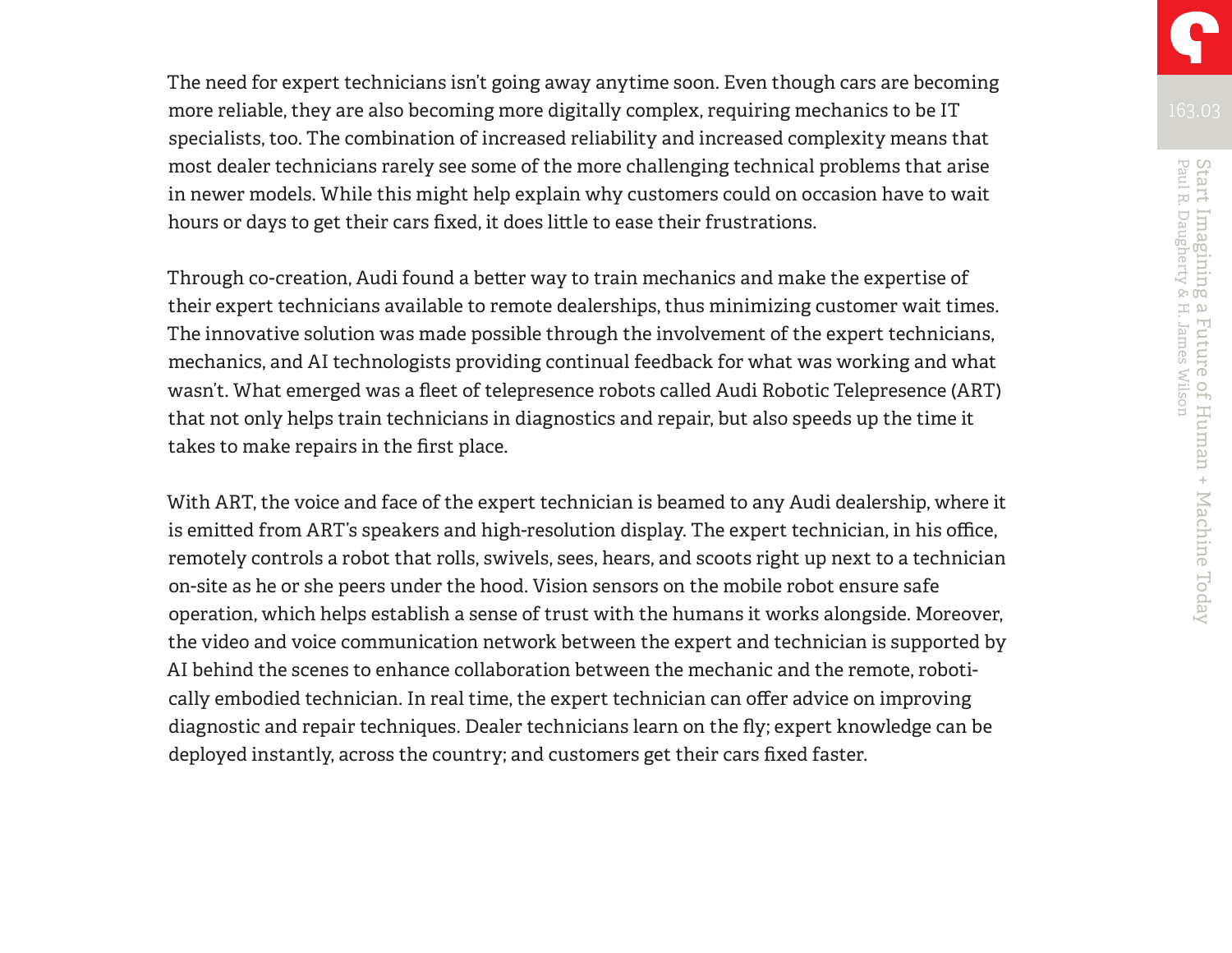### **Scale and Sustain**

You must also scale your solution and sustain it with continual improvements. Audi first conducted an experimental pilot program for ART at 18 dealerships, then extended it to many more dealerships in the ensuing months. Thanks to the success of that effort, the company had plans to roll out the robots in all its US dealerships by the end of 2016.

Alternatively, you might test a new system internally on employees to work out all the kinks before implementing the application externally to customers. The Swedish bank SEB first deployed its virtual assistant, Aida, as a help-desk agent to assist 15,000 SEB employees to work out the kinks and improve it before rolling it out to the bank's one million customers. Amazon pursued a similar strategy in developing its cashier-less convenience store, Amazon Go, where purchases are automatically charged to the customer's Amazon account, making shopping almost as easy as pressing Buy Now on the company's website. Amazon first tested the concept with Amazon employees in a Seattle store before opening it to the public in January of this year.

Once opportunities for process reimagination have been identified, you can begin to develop new work models by encouraging co-creation.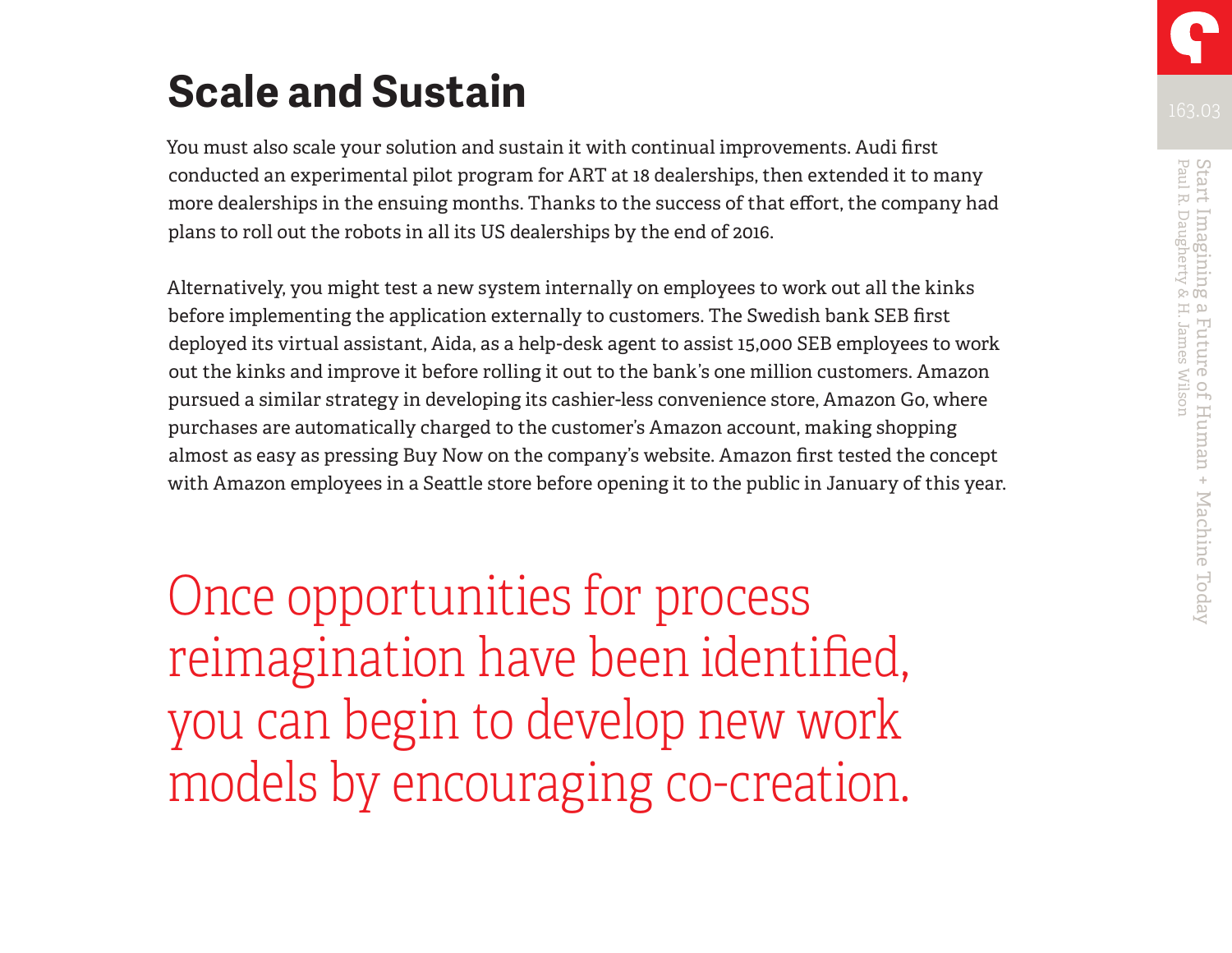### **A Call to Action**

Changing the mindset of the organization is only the beginning of a framework for action. You must also:

- **• Foster an organization-wide culture of experimentation.** The age of standard business processes is over; companies can no longer aim to replicate the best-in-class process of an industry leader.
- **• Exercise proper leadership in promoting AI.** You must make a commitment to responsible use of AI, always considering the ethical, moral, and legal implications of the AI technologies you deploy.
- **• Build a "data supply chain" to fuel intelligent systems.** Accumulating and leveraging the extensive amounts and variety of data is one of the biggest challenges organizations face in deploying AI.
- **• Develop the "fusion skills" necessary for reimagining processes in the missing middle.** Our research has found that the real issue isn't that humans will be replaced by machines; it's that humans need to be adequately prepared to fulfill the growing number of jobs in the missing middle.

Changing the mindset of the organization is only the beginning of a framework for action.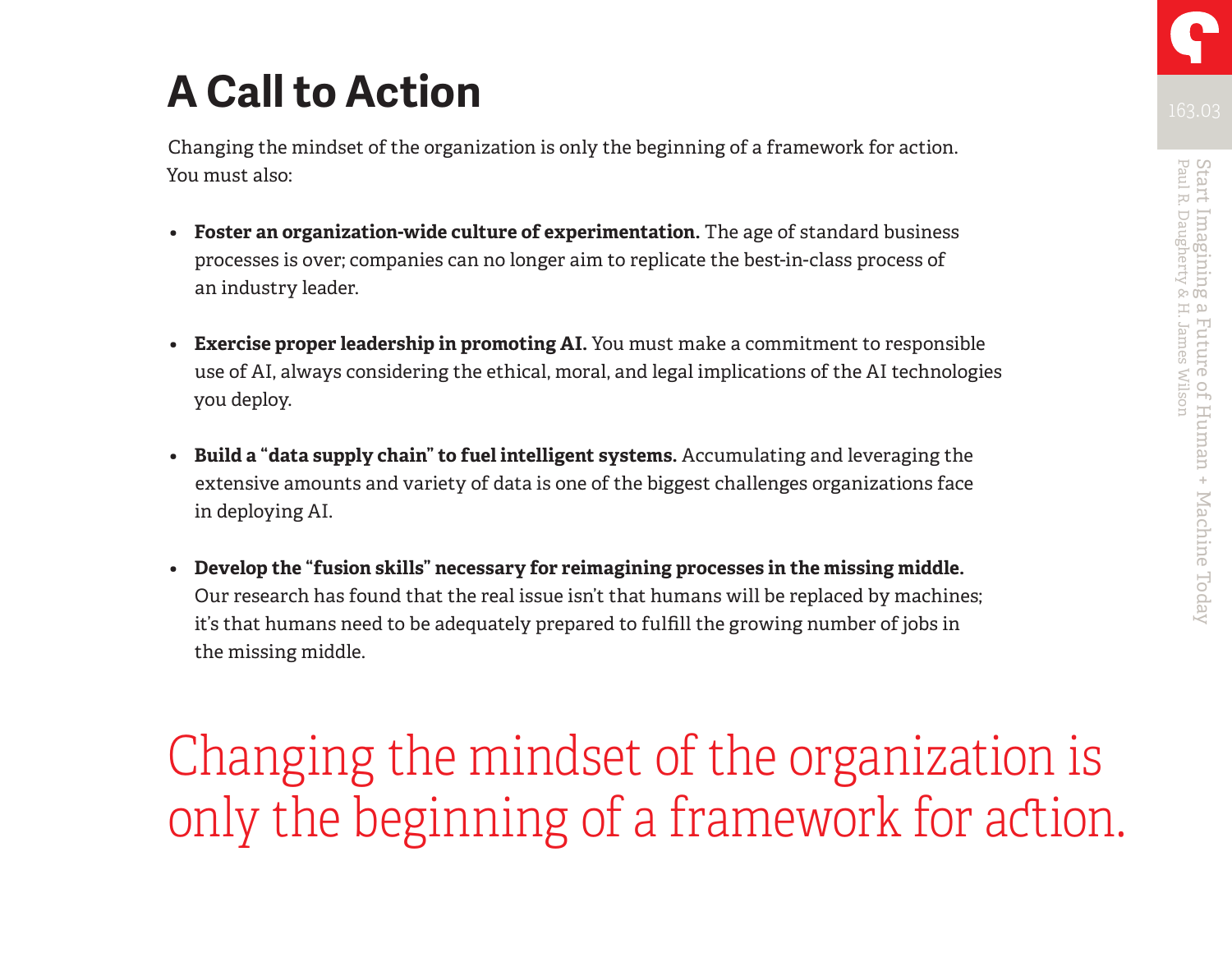As this framework suggests, executives have their work cut out for them. We predict that AI will be a decisive factor in business, separating the winners from the losers. Those companies that use the technology to augment their employee capabilities and reimagine their business processes will achieve step gains in performance, propelling them to the forefront of their industries. Firms that continue deploying AI merely to augment their existing processes will fall farther and farther behind.

The stakes are exceptionally high. The fate of many people, firms, industries, and countries will depend on the solutions we implement. **To make good on our responsibility to all of those stakeholders it's time to discard our old notions of human versus machine and instead focus on a future of human + machine.**